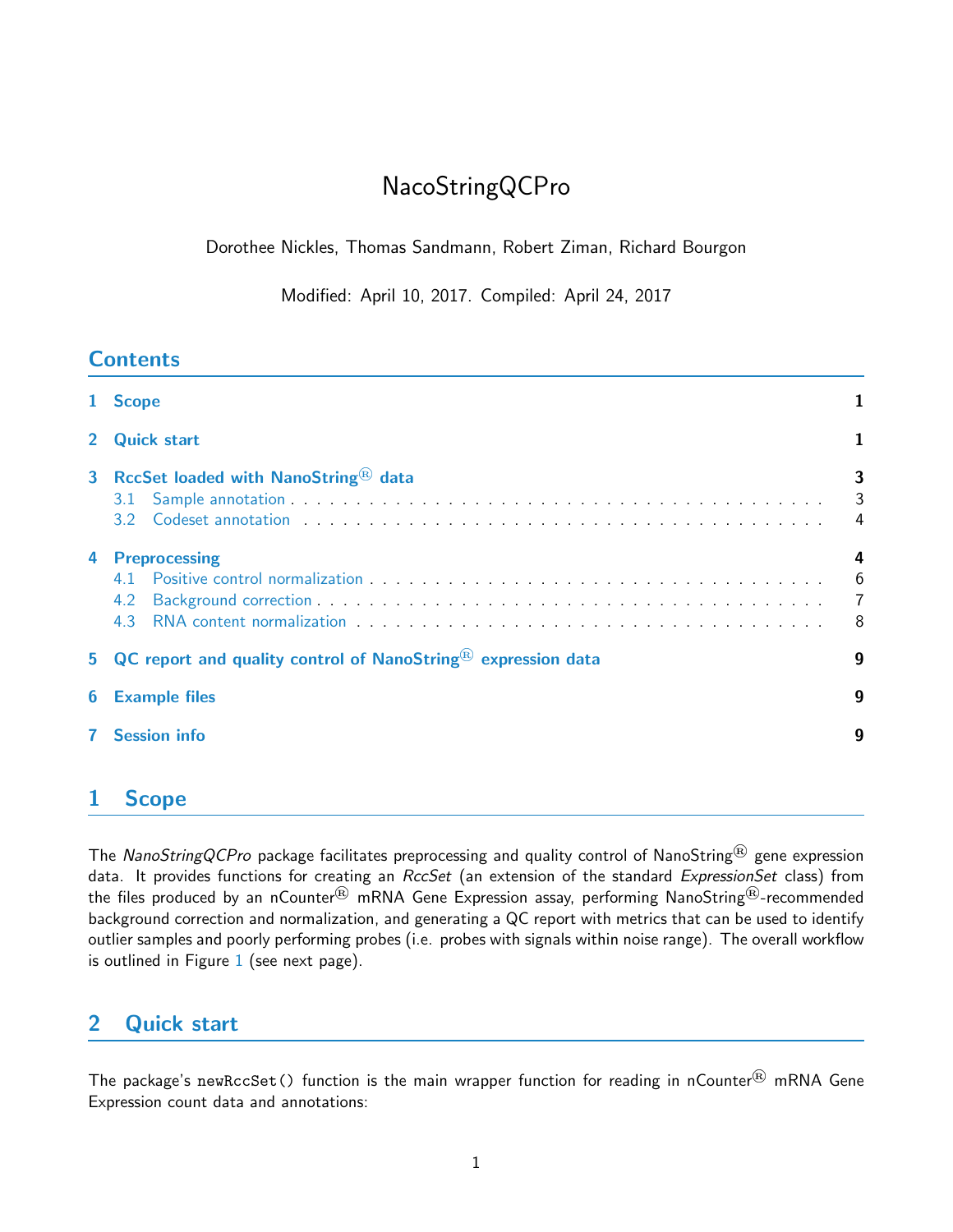```
> library(NanoStringQCPro)
> exampleDataDir <- system.file("extdata", package="NanoStringQCPro")
> rccDir <- file.path(exampleDataDir, "RCC")
> example_rccSet <- newRccSet(
      rccFiles = dir(rccDir, full.name = TRUE)+ #,rccCollectorToolExport = file.path(exampleDataDir, "nSolver", "RCC_collector_tool_export.csv")
+ ,rlf = file.path(exampleDataDir, "RLF", "NQCP_example.rlf")
+ ,cdrDesignData = file.path(exampleDataDir, "CDR", "CDR-DesignData.csv")
+ ,extraPdata = file.path(exampleDataDir, "extraPdata", "SampleType.txt")
+ ,blankLabel = "blank"
     + ,experimentData.name = "Dorothee Nickles"
+ ,experimentData.lab = "Richard Bourgon"
     + ,experimentData.contact = "nickles.dorothee@gene.com"
+ ,experimentData.title = "NanoStringQCPro example dataset"
+ ,experimentData.abstract= "Example data for the NanoStringQCPro package"
+ )
>
> # Reading RCC files...
> # checkRccSet() messages:
> # The following panel housekeeping genes were found: RBCK1, USP19
```
Raw count data is stored in a series of Reporter Code Count (.RCC) files where each file holds the data for one sample. The rccFiles argument should be assigned a vector of paths to these files. Alternatively, the .CSV file produced using the RCC Collector Tool Format Export feature of NanoString<sup>®</sup> nSolver<sup>™</sup> Analysis Software can be imported instead via the rccCollectorToolExport argument (commented out in the example above), but we recommend importing the .RCC files directly if they are available. Details for each probe in the codeset used



Figure 1: Overview of the NanoStringQCPro work flow.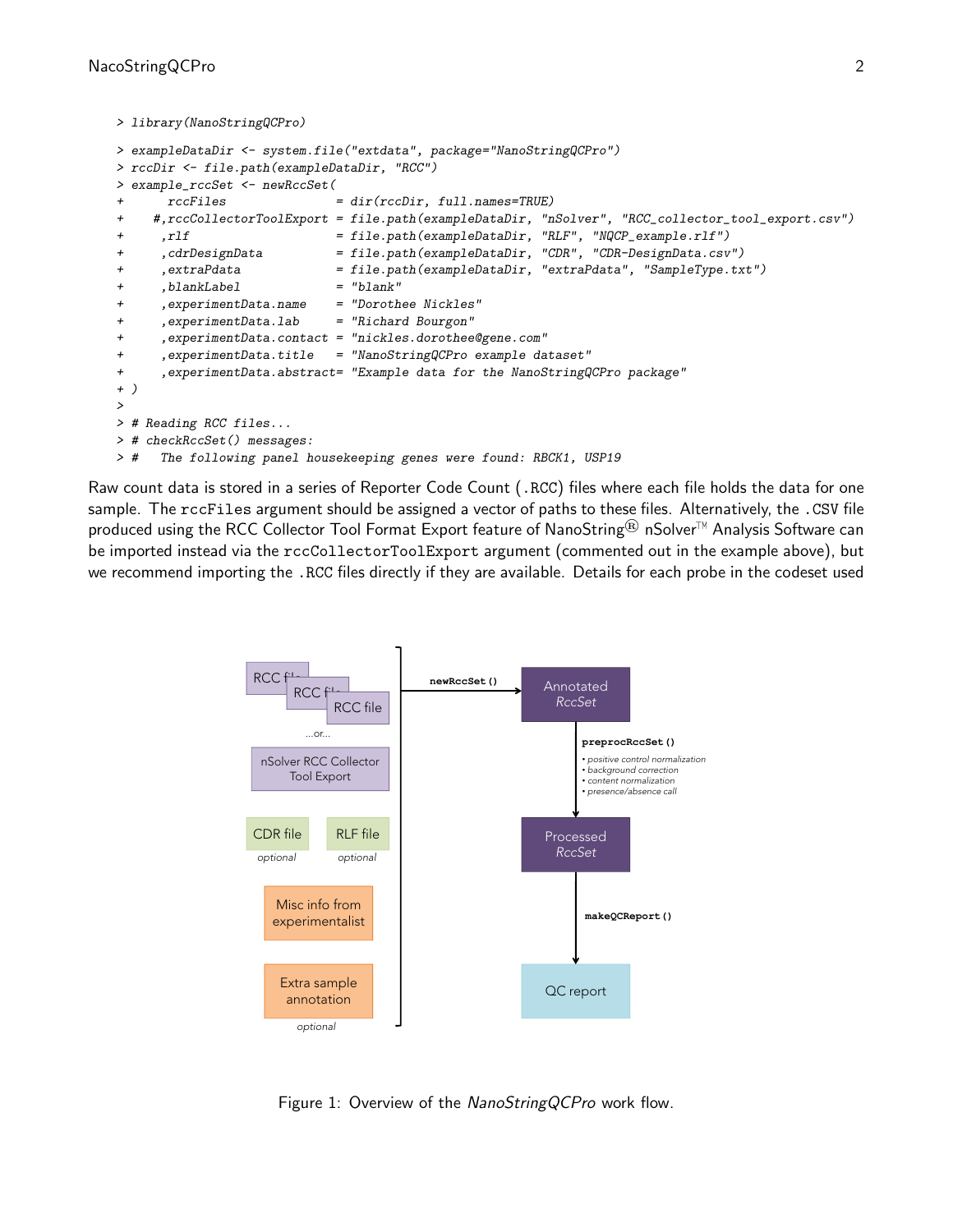in the experiment are specified in a Reporter Library File (.RLF): a path to this file must always be specified via the rlf argument. Optional additional details for each probe are usually provided by NanoString<sup>®</sup> in the "Design Data" tab of the Codeset Design Report (CDR) — an Excel spreadsheet that accompanies each codeset order. To import these details, an extract of the "Design Data" tab should be saved as a .CSV file (see extdata/CDR for an example) and then its path should be specified in the cdrDesignData argument.

The function has a few optional arguments that are described in more detail in its man page and in **Sample** annotation and Codeset annotation in the following section. For examples of the various input files, see the extdata directory included with the package and the Example files section at the end of this vignette.

## <span id="page-2-0"></span>3 RccSet loaded with NanoString $^{(8)}$  data

The object returned by newRccSet() is an RccSet. This class is a light extension of the standard ExpressionSet class, and it enables NanoStringQCPro to more rigorously make use of the base ExpressionSet data structure in a manner suitable for the preprocessing and quality control of NanoString<sup>®</sup> data.

```
> str(max.level=2, example_rccSet)
```

```
Formal class 'RccSet' [package "NanoStringQCPro"] with 7 slots
 ..@ experimentData :Formal class 'MIAME' [package "Biobase"] with 13 slots
 ..@ assayData :<environment: 0xb6679e0>
 ..@ phenoData :Formal class 'AnnotatedDataFrame' [package "Biobase"] with 4 slots
 ..@ featureData :Formal class 'AnnotatedDataFrame' [package "Biobase"] with 4 slots
 ..@ annotation : chr "NQCP_example"
 ..@ protocolData :Formal class 'AnnotatedDataFrame' [package "Biobase"] with 4 slots
  ..@ .__classVersion__:Formal class 'Versions' [package "Biobase"] with 1 slot
```
The experimentData slot contains information about the experiment: its title and an abstract, and the name, lab, and contact information of the people who generated the data. assayData is a pointer to an environment that contains a matrix called exprs which initially contains the raw expression data imported from the .RCC files. (Note: a pseudo-count of 1 is always added to all measurements to enable subsequent log transformation of the data in cases where zero-counts are present.) After preprocessing, this matrix will contain background-corrected and normalized data and there will be additional matrices in assayData for each preprocessing step — see sections below. phenoData is an AnnotatedDataFrame with information about the samples, and featureData is a similar AnnotatedDataFrame with information about the probes. The elements of phenoData correspond to the columns of the exprs matrix while those of featureData correspond to its rows. The annotation slot shows the name of the codeset. The protocolData slot is currently unused.

Note that *[Biobase](http://bioconductor.org/packages/Biobase)* provides accessor functions for most key content: experimentData(), assayData(), exprs(), phenoData() (or pData() for the same content in a standard data frame), featureData() (or  $fData()$ , and annotation(). For more information about any of these functions or the *ExpressionSet* class overall, see the [Biobase](http://bioconductor.org/packages/Biobase) documentation. For more information on the additional methods provided by the RccSet class, see the package's man pages.

#### <span id="page-2-1"></span>3.1 Sample annotation

Any descriptions or details about the samples that are already present in the .RCC files will be extracted by newRccSet() and stored in the phenoData slot. Such details are often limited and insufficient for downstream work, so additional sample annotation can be added via .CSV files specified in a vector of paths passed to the function's extraPdata argument. Each of these annotation files should be comma-separated and should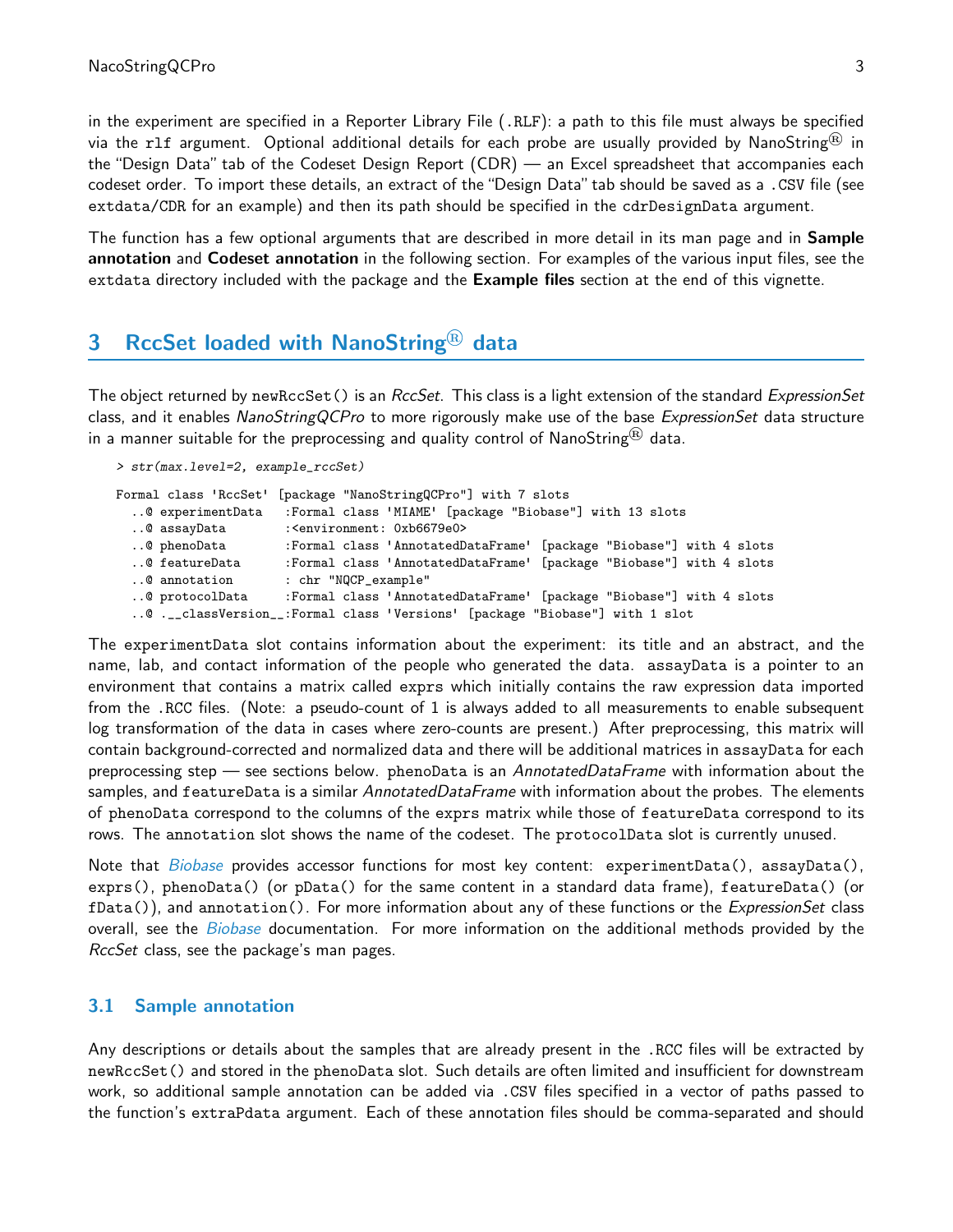contain a column labeled FileName whose values are the exact .RCC file names. The FileName column is used as the primary key for merging the annotation columns into phenoData, and the function will return an error if it contains any missing or additional .RCC filenames. One particularly important bit of sample information that can be added via one of these annotation files is the SampleType column used primarily by the preprocessing and QC report functions to identify blank samples (i.e. water runs). If this column isn't specified as such, it will be assigned with default value NA for all samples. (Note also that the 'blankLabel' argument to newRccSet() should be the same as the value used in the annotation file.)

#### <span id="page-3-0"></span>3.2 Codeset annotation

Three feature annotation columns (CodeClass, GeneName, Accession) are extracted from the .RCC files and stored in the featureData slot. Their concatenation ("<CodeClass>\_<GeneName>\_<Accession>") is used for the featureData row names and thus serves as a primary key for features; probe details in the .RLF file are merged into featureData using this key. An additional column named SpikeInInput is added to record the RNA "spike in" input concentrations for the control probes in each codeset. These probes are identified by "Positive" and "Negative" values in the CodeClass column, and their concentrations are parsed from the parenthesized label in the GeneName (128, 32, 8, 2, 0.5, and 0.125 fM for positive control probes and 0 for all negative control probes in the mRNA Gene Expression assay). If addEgAnnotions == TRUE, then featureData is further annotated with EntrezGene identifiers and HGNC symbols by doing look ups in the org. Hs.eg.db package using the RefSeq accessions indicated in the .RLF. Note that NA values will be assigned as the annotations for any accessions not found in *[org.Hs.eg.db](http://bioconductor.org/packages/org.Hs.eg.db)*, and the values for other accessions will depend on the specific version of org. Hs.eg.db that you have installed.

The CDR for a given codeset is provided as an Excel file with multiple tabs containing information about the probe design history and the overall order. For the annotation of a codeset, only the "Design Data" tab is relevant: it has information such as probe identifiers and target sequences for all probes in the codeset. If the CDR is available, the"Design Data"tab can be saved as a comma delimited .CSV file, and the cdrDesignData argument of newRccSet() can be pointed at this file. The function will then add the relevant columns from the file to featureData. See the buildCodesetAnnotation() man page for more details.

### <span id="page-3-1"></span>4 Preprocessing

NanoString<sup>®</sup> proposes several data preprocessing steps for NanoString<sup>®</sup> gene expression data:

- . Positive control normalization. Positive control normalization can be used to adjust for all platformassociated sources of variation (e.g., automated purification, hybridization conditions, etc.). This type of normalization will not, however, account for differences in sample input — which is also an important source of systematic variation.
- **Background correction**. Background signal estimates ideally, probe-specific estimates are the basis for determining whether or not a specific transcript was detected in a given sample. In addition, background subtraction improves accuracy of fold change estimation across samples, especially for targets whose signal is above but still close to the background level. Global background signal estimates can be computed using negative controls. Probe-specific background signal estimates require running a small number of blanks in addition to the primary samples of interest (three or more blanks is recommended).
- RNA content normalization. To account for inevitable differences in total RNA input per sample, an additional step beyond positive control normalization is required. One such approach uses scaling to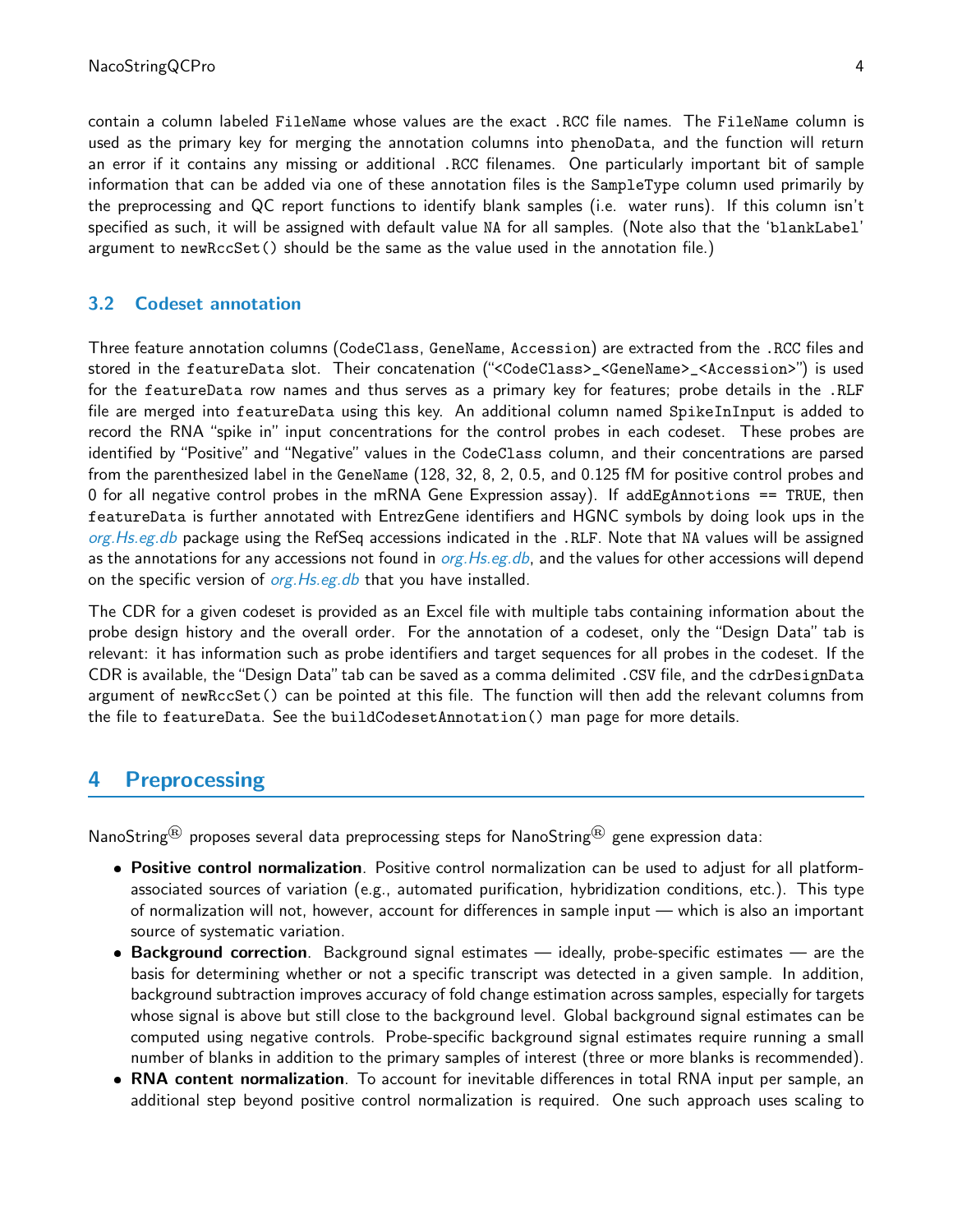make the average signal for so-called"housekeeping"genes the same across all samples. Other non-linear approaches exist as well, but those in common use for microarray or whole-transcriptome RNA-seq data typically assume that most targets show no differential expression between conditions. For NanoString® panels that include target sets that are highly focused on particular pathways or processes, this is often not a reasonable assumption, and as a consequence such approaches may not be appropriate.

For most data sets, we typically use the following approach:

- (i) Positive control normalization, to first reduce technical variability.
- (ii) Subtraction of background estimates. Our preferred method (described in more detail below) is identical to that of NanoString<sup>®</sup>, and it makes use of both blank samples and negative control probes. The method smoothly combines blanks and negative controls — relying wholly on the latter if no blanks are available, but largely ignoring negative controls as the number of blanks increases. We have observed strong and systematic differences in probe-specific background, and we therefore recommend including enough blanks to make the negative control impact on background estimation minor.
- (iii) RNA content normalization via housekeeping or global median scaling. Note that if background subtraction is omitted, there is no need to do both positive control and RNA content normalization: the latter will override the former.

The preprocRccSet() function can be used to perform all recommended preprocessing steps (or any combination of them) in one go. It takes an *RccSet* and the preprocessing parameters as input, and it returns a new RccSet with exprs containing the final result of the preprocessing. Results for intermediate preprocessing steps are included in additional matrices in assayData, and the settings for each preprocessing step are recorded in correspondingly named elements in the preprocessing slot of experimentData (accessible via the preproc() function provided by *[Biobase](http://bioconductor.org/packages/Biobase)*). **Note:** Most downstream analysis is best performed on a logarithmic scale, so in the output's assayData, the normData matrix is on the log2 scale; all other matrices in assayData are on the natural (original) scale.

```
> norm_example_rccSet <- preprocRccSet(rccSet = example_rccSet, normMethod = "housekeeping")
> # Warning message:
> # In .local(rccSet, ...) : Less than three housekeeping features are defined
>
> ls(assayData(norm_example_rccSet))
[1] "bgCorrData" "bgEstimates" "exprs" "normData" "paData"
[6] "posCtrlData"
> preproc(norm_example_rccSet)
$org.Hs.eg.db_version
[1] NA
$posCtrlData_summaryFunction
[1] "sum"
$bgEstimates_bgReference
[1] "both"
$bgEstimates_summaryFunction
[1] "median"
$bgEstimates_stringency
[1] 1
$bgEstimates_nSolverBackground.w1
[1] 2.18
```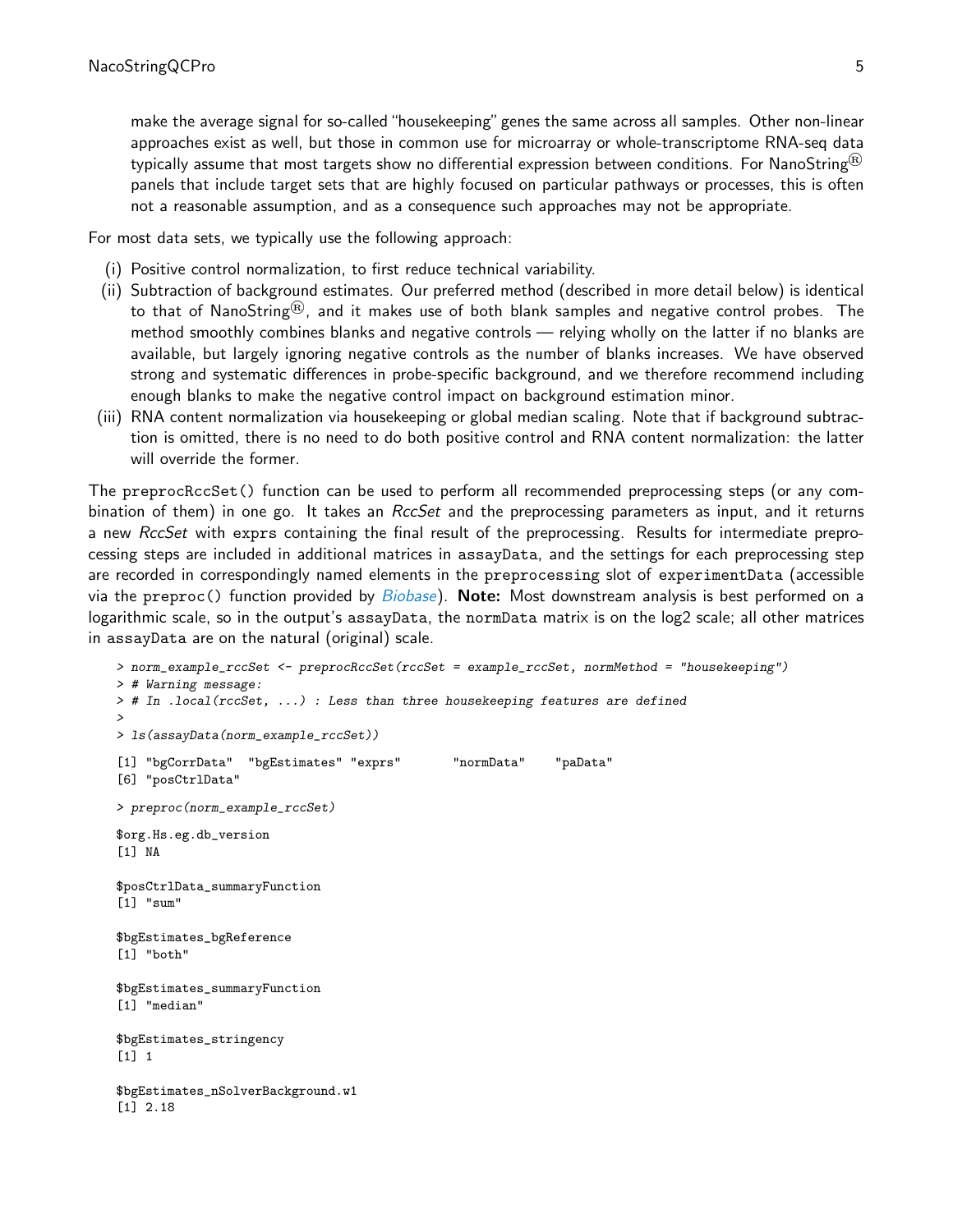```
$bgEstimates_nSolverBackground.shrink
[1] TRUE
$bgEstimates_inputMatrix
[1] "posCtrlData"
$paData_stringency
[1] 2
$paData_inputMatrix
[1] "posCtrlData"
$normData_method
[1] "housekeeping"
$normData_summaryFunction
[1] "median"
$normData_hkgenes
[1] "RBCK1" "USP19"
$normData_hkfeatures
[1] "Housekeeping_RBCK1_NM_006462" "Housekeeping_USP19_XP_005264882"
$normData_inputMatrix
[1] "bgCorrData"
```
The following subsections further describe each individual preprocessing step.

#### <span id="page-5-0"></span>4.1 Positive control normalization

The positive spike-in RNA hybridization controls for each lane may be used to estimate the overall efficiency of hybridization and recovery for each lane. To do so, a lane-specific summary (e.g., sum or, equivalently, average) of positive control counts is first calculated. The average of these per-lane values is then used as the target, and all counts for each lane are then scaled so that all lane-specific positive control summaries match the target.

The posCtrlNorm() function performs positive control normalization and stores the results in a matrix called posCtrlData in the assayData slot. (Note: this differs from the behavior of other packages dealing with ExpressionSet objects that modify the values in exprs. The implementation was chosen in order to handle certain cases where the QC report needs to perform its own preprocessing on a given RccSet.) You can choose mean, median, or sum (the default) as the summary of positive control counts. NanoString<sup>®</sup> advises caution with interpreting results of samples with positive control scaling factors outside the range of 0.3 to 3 since values outside this range may indicate significant under-performance of the respective lanes. A plot highlighting any outliers is provided in the QC report, and posCtrlNorm() records the positive control scaling factors in a column named PosFactor in the output's phenoData for additional inspection.

```
> adj_example_rccSet <- posCtrlNorm(example_rccSet, summaryFunction="sum")
> ls(assayData(adj_example_rccSet))
```

```
[1] "exprs" "posCtrlData"
```

```
> preproc(adj_example_rccSet)
```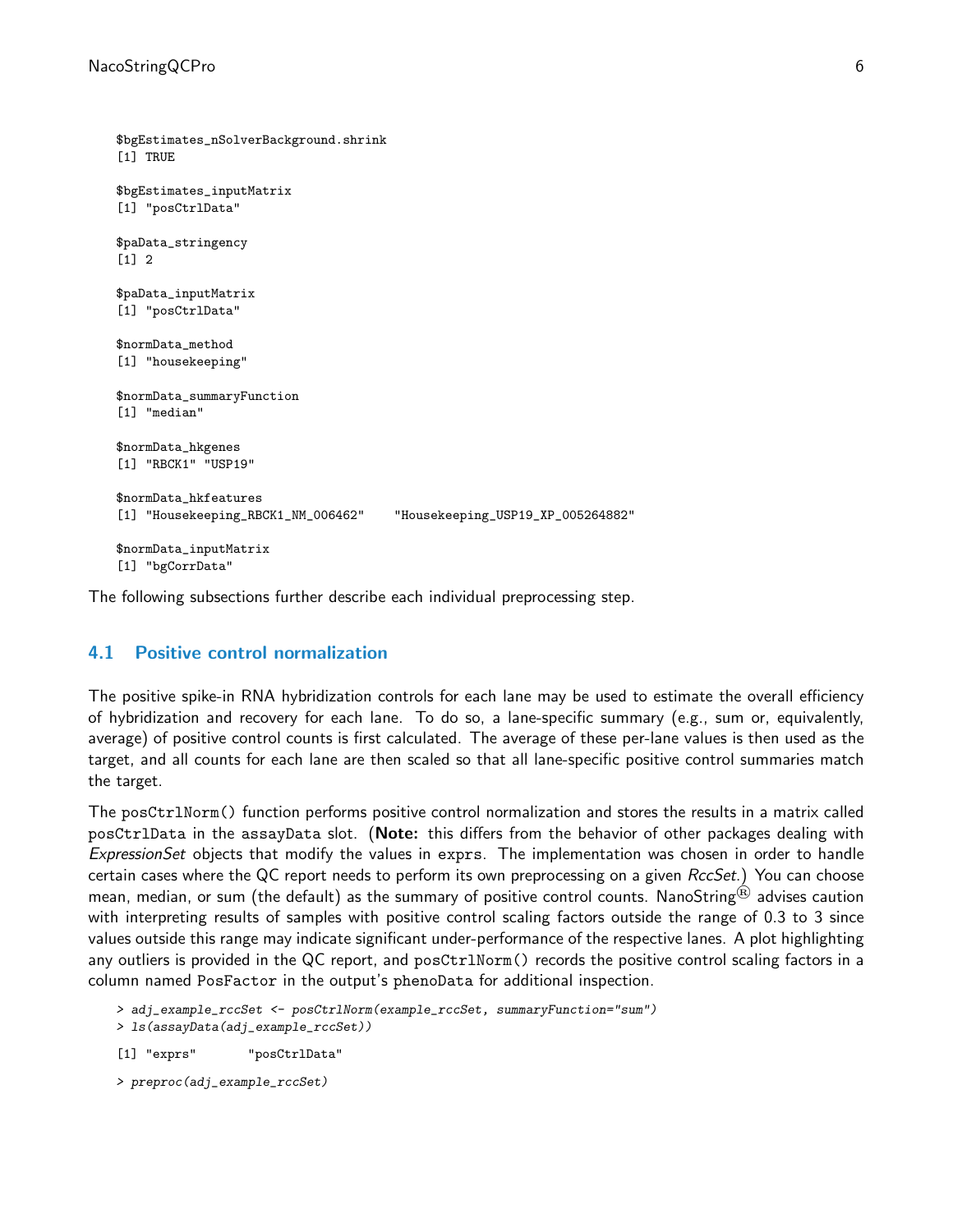```
$org.Hs.eg.db_version
[1] NA
$posCtrlData_summaryFunction
[1] "sum"
> head(pData(adj_example_rccSet)$PosFactor)
[1] 1.1336986 0.8377521 0.7364953 0.8895509 0.8347573 1.1523211
```
#### <span id="page-6-0"></span>4.2 Background correction

As mentioned above, NanoString® includes several probes in each codeset for which no target is expected to be present. These negative controls can be used to produce global estimates for each lane. Importantly, such global estimates will not capture probe-specific differences in background — which we have seen to often be quite large. The NanoStringQCPro package offers three ways to estimate the non-specific noise in a NanoString $<sup>(R)</sup>$  gene expression experiment, two of which are probe specific:</sup>

- **Lane-sepecific background**, based on signals obtained for negative controls in each lane.
- Probe-specific background, based on signals obtained for each probe in blank measurements without RNA present.
- Combined probe- and lane-specific background.

A few examples are shown below using the getBackground() function. The algorithm that mimics the calculation used in NanoString<sup>®</sup> nSolver<sup>™</sup> Analysis Software takes effect when the option to do combined probe- and lane-specific background is selected, and a full description of the algorithm and its parameters can be found in the man page for the nSolverBackground() function in this package.

Note: for datasets that do not contain blanks, use bgReference="negatives" or preproRccSet() will throw an error.

```
> # Get background based on median signal for each probe in blank measurements:
```
- > bg1 <- getBackground(adj\_example\_rccSet, bgReference="blanks", summaryFunction="median")
- > # ...based on mean of negative controls:
- > bg2 <- getBackground(adj\_example\_rccSet, bgReference="negatives", summaryFunction="mean")
- > # ...using an implementation mimicking that of the nSolver software:
- > bg3 <- getBackground(adj\_example\_rccSet, bgReference="both", stringency=1)

Background signal can then be subtracted from the data by calling subtractBackground() on the background estimates matrix as obtained above.

```
> bgcorr_example_rccSet <- subtractBackground(adj_example_rccSet, bgEstimates=bg1)
> ls(assayData(bgcorr_example_rccSet))
[1] "bgCorrData" "bgEstimates" "exprs" "posCtrlData"
> preproc(bgcorr_example_rccSet)
$org.Hs.eg.db_version
[1] NA
$posCtrlData_summaryFunction
[1] "sum"
$bgEstimates_bgReference
[1] NA
```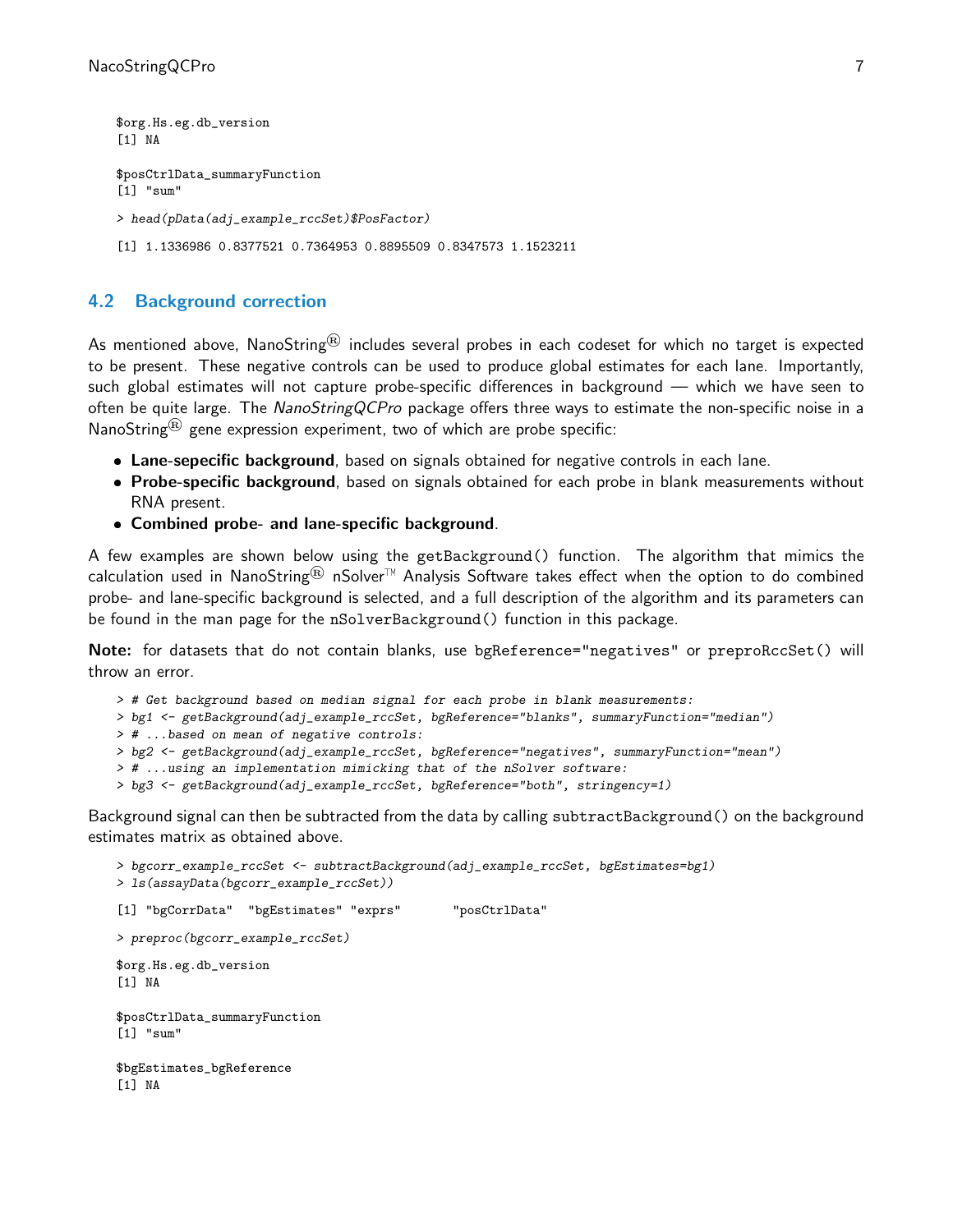```
$bgEstimates_summaryFunction
[1] NA
$bgEstimates_stringency
[1] NA
$bgEstimates_nSolverBackground.w1
[1] NA
$bgEstimates_nSolverBackground.shrink
[1] NA
$bgEstimates_inputMatrix
[1] NA
```
#### <span id="page-7-0"></span>4.3 RNA content normalization

NanoStringQCPro offers two ways to normalize the NanoString<sup>®</sup> count data to account for differences in input RNA content:

- Median normalization. Median expression values across all probes are equated (typically after positive control normalization and background correction have already been applied).
- Housekeeping normalization. Expression values for each probe are scaled relative the average signal from a small number of pre-specified genes "housekeeping" genes.

Median normalization is only recommended if a large number of genes are assayed in the experiment (NanoString<sup>®</sup>) recommends >300 probes) and most of them are not expected to change dramatically across conditions. Note that in this setting, other non-linear normalization techniques traditionally applied to microarray or RNA-seq data — e.g., variance stabilizing transforms or quantile normalization — may also be appropriate. (These are not currently implemented in NanoStringQCPro, but relevant code in other Bioconductor packages can be applied directly to the matrices in assayData.)

Housekeeping normalization is recommended if a reasonable number of low-variance features can be identified for the experiment. As in PCR experiments, the housekeeping genes should be carefully evaluated as part of the codeset design process. NanoString<sup>®</sup> recommends using at least 3 housekeeping features, and ideally even more. If housekeeping normalization is selected, the normalization function will by default use the panelspecified housekeeping features (i.e., those whose CodeClass is recorded as "Housekeeping" in the .RCC and .RLF files), but these can be overridden by passing in a different list of feature identifiers or gene symbols. The RccSet output by the normalization function will have a featureData column named 'Housekeeping' that indicates which features were used for the normalization.

Note: Final normalized data are on the log2 scale, unlike all other matrices in assayData.

```
> gmnorm_example_rccSet <- contentNorm(rccSet=bgcorr_example_rccSet, method="median")
> hknorm_example_rccSet <- contentNorm(rccSet=bgcorr_example_rccSet, method="housekeeping")
>
> # Warning message:
> # In contentNorm(srccSet, method = "housekeeping", hk = hk) :
> # Less than three housekeeping features are defined
```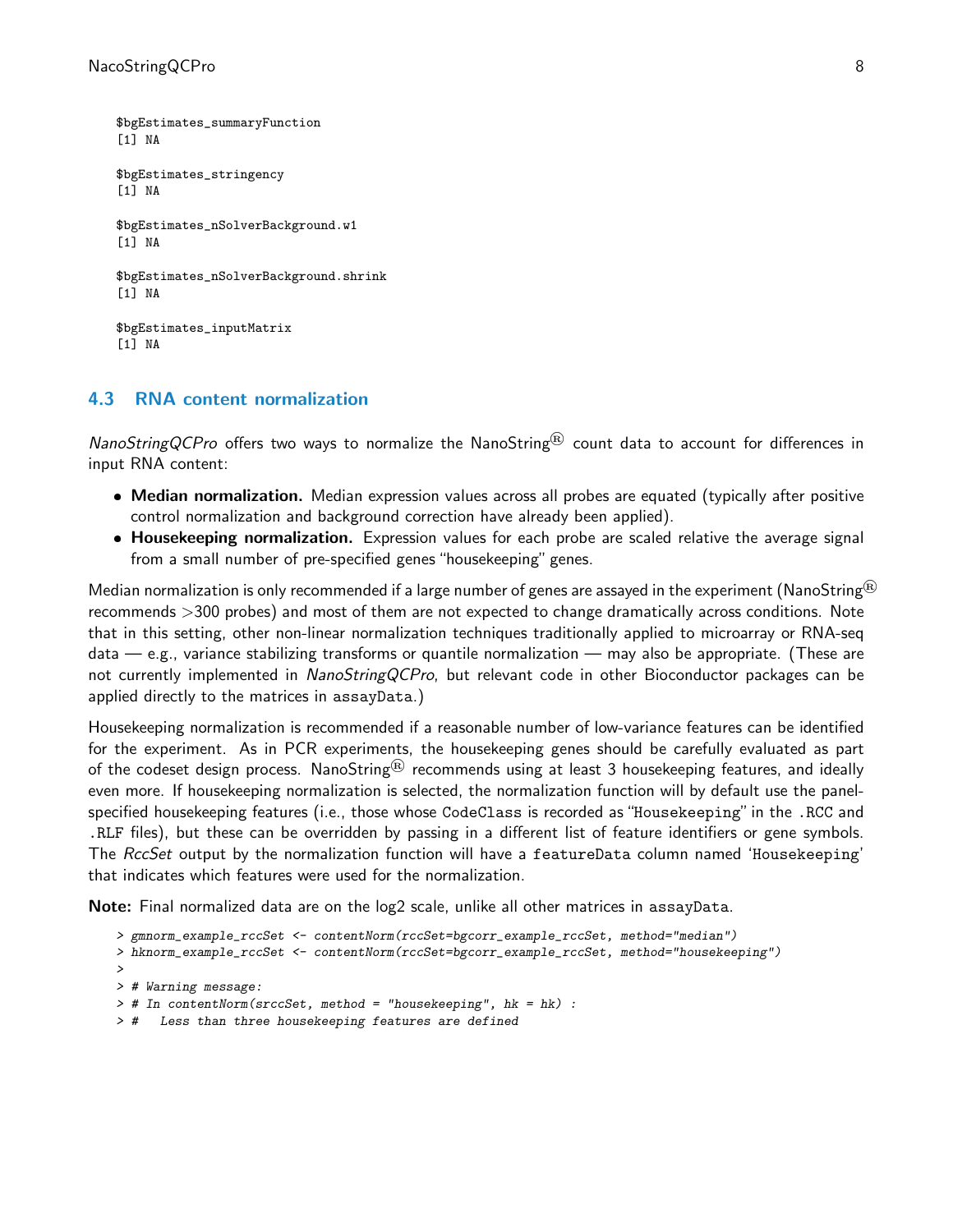## 5  $\,$  QC report and quality control of NanoString<sup>®</sup> expression data

For quality control of NanoString<sup>®</sup> expression data, NanoStringQCPro provides a single function, makeQCReport(), that generates a QC report in HTML format:

```
> qc_example_rccSet <- makeQCReport(norm_example_rccSet, "example_QC_report")
```
- > > # Generating QC report...
- > # Report file has been generated: /gne/home/richarbo/tmp/example\_QC\_report.html

The report includes detailed descriptions of the different quality control steps it performs and metrics it uses. Please see the example report generated above for full detail (a copy of the report can be found in extdata/example\_output). In addition to generating the report, makeQCReport() also generates additional QC files:

- SampleFlags.txt: a tab-delimited file listing all samples along with their sample identifiers and sample types. Three TRUE/FALSE columns specify QC flags for each sample: one flag based on technical assay run information (TechnicalFlags), one based on QC steps using signals obtained for positive and negative controls (ControlFlags), and one based on QC steps using signals obtained for endogenous genes (CountFlags).
- HousekeepingGeneStats.txt: a tab-delimited file providing some metrics on the housekeeping genes. For each gene, values are provided for the variance, inter-quartile range (IQR), median expression, and correlation (cor) with all other housekeeping genes across all samples. (Note that this file will only be generated if housekeeping genes are indicated in the input via CodeClass "Housekeeping" or if housekeeping normalization has been evinced by the featureData Housekeeping column.)

## <span id="page-8-0"></span>6 Example files

The package comes with the following example files corresponding to the example discussed throughout the vignette:

- $\bullet$  extdata/RCC contains .RCC files as they would be produced by the nCounter $^\circledR$  instrument.
- extdata/nSolver/RCC\_collector\_tool\_export.csv contains a .CSV file as would be generated by the RCC Collector Tool Format Export feature of the NanoString<sup>®</sup> nSolver<sup>™</sup> Analysis Software. (This file contains the same data as the .RCC files.)
- extdata/RLF has the .RLF annotation corresponding to the codeset used in the example.
- extdata/CDR has the CDR"Design Data"annotation corresponding to the codeset used in the example.
- extdata/extraPdata has additional sample annotation passed to the extraPdata argument of newRccSet().
- examples contains .R scripts illustrating the overall workflow.

## <span id="page-8-1"></span>7 Session info

```
> sessionInfo()
```

```
R version 3.4.0 (2017-04-21)
Platform: x86_64-pc-linux-gnu (64-bit)
Running under: Ubuntu 16.04.2 LTS
```